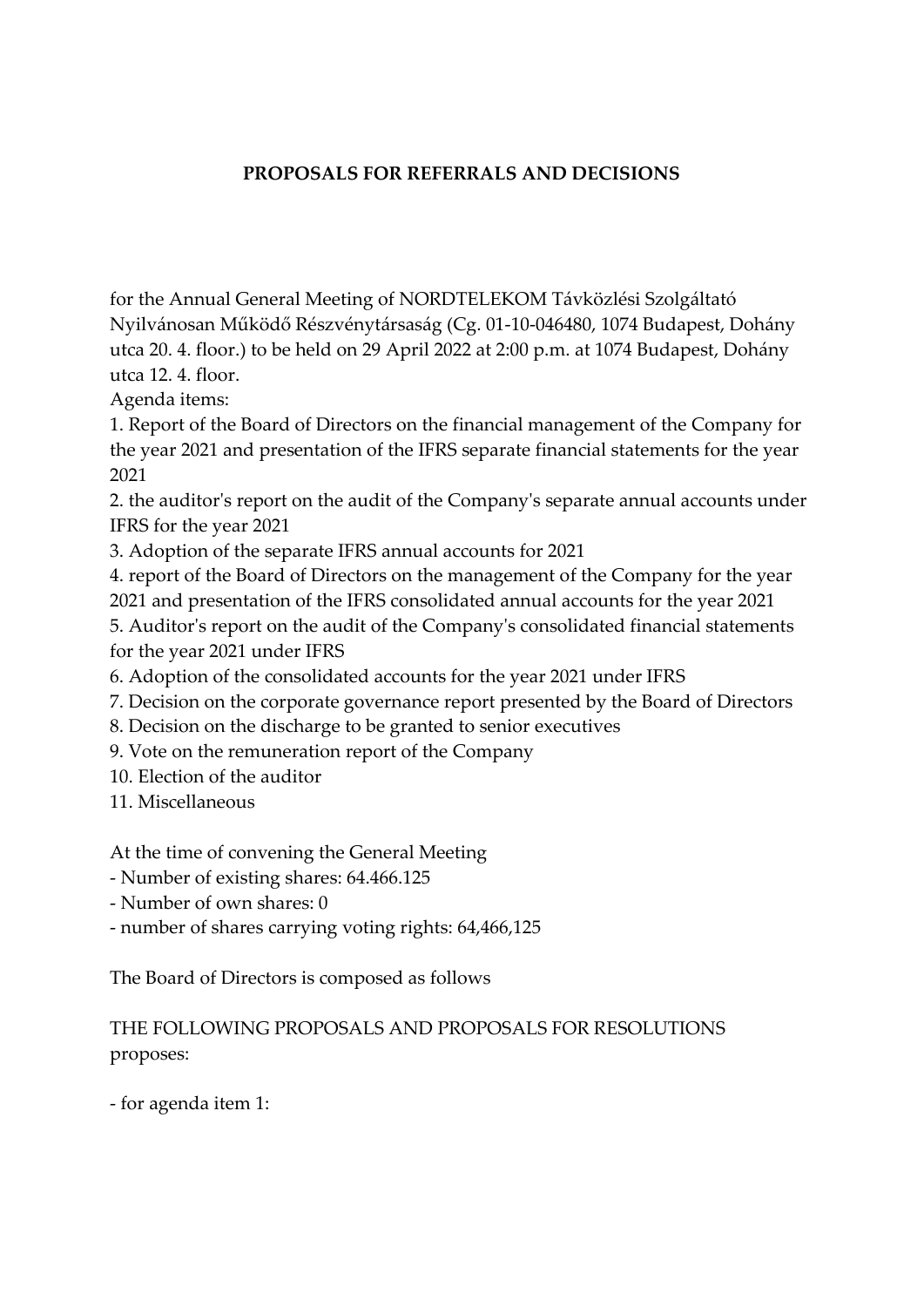To approve the resolution of Nordtelekom Plc. The Board of Directors proposes that the General Meeting adopts the Board of Directors' individual annual report under IFRS for the financial year 2021, as follows.

Key data: Revenue: HUF 5,984 e Property, plant and equipment in production: HUF 0 e Securities: HUF 0 e Share capital: HUF 644,661 e Capital reserve (assets made available in addition to shares): HUF 0 e Number of employees: 1 The figures presented are subject to change until the General Meeting of Shareholders on the basis of the auditor's declaration. The Board of Directors proposes that the Company's profit after tax be transferred to

the profit and loss reserve and that no dividend be paid.

- Agenda item 2:

Nordtelekom Plc. The Board of Directors proposes that the General Meeting approves the auditor's report on the audit of the Company's separate financial statements under IFRS for the year 2021.

- For agenda item 3:

The Board of Directors of Nordtelekom Plc. The Board of Directors proposes that the General Meeting of Shareholders approves the Company's separate financial statements under IFRS for the year 2021.

- For agenda item 4:

Nordtelekom Plc. The Board of Directors of NordtelTekomek Ltd. presents that, in view of the fact that the Company has sold its subsidiaries, no consolidated financial statements under IFRS for the year 2021 will be prepared.

- For agenda item 5:

Nordtelekom Plc. The Board of Directors of NordtelTekom telegate.com presents that, in view of the fact that the Company has sold its subsidiaries and therefore no consolidated financial statements under IFRS for the year 2021 will be prepared, no auditor's report will be prepared.

- for agenda item 6: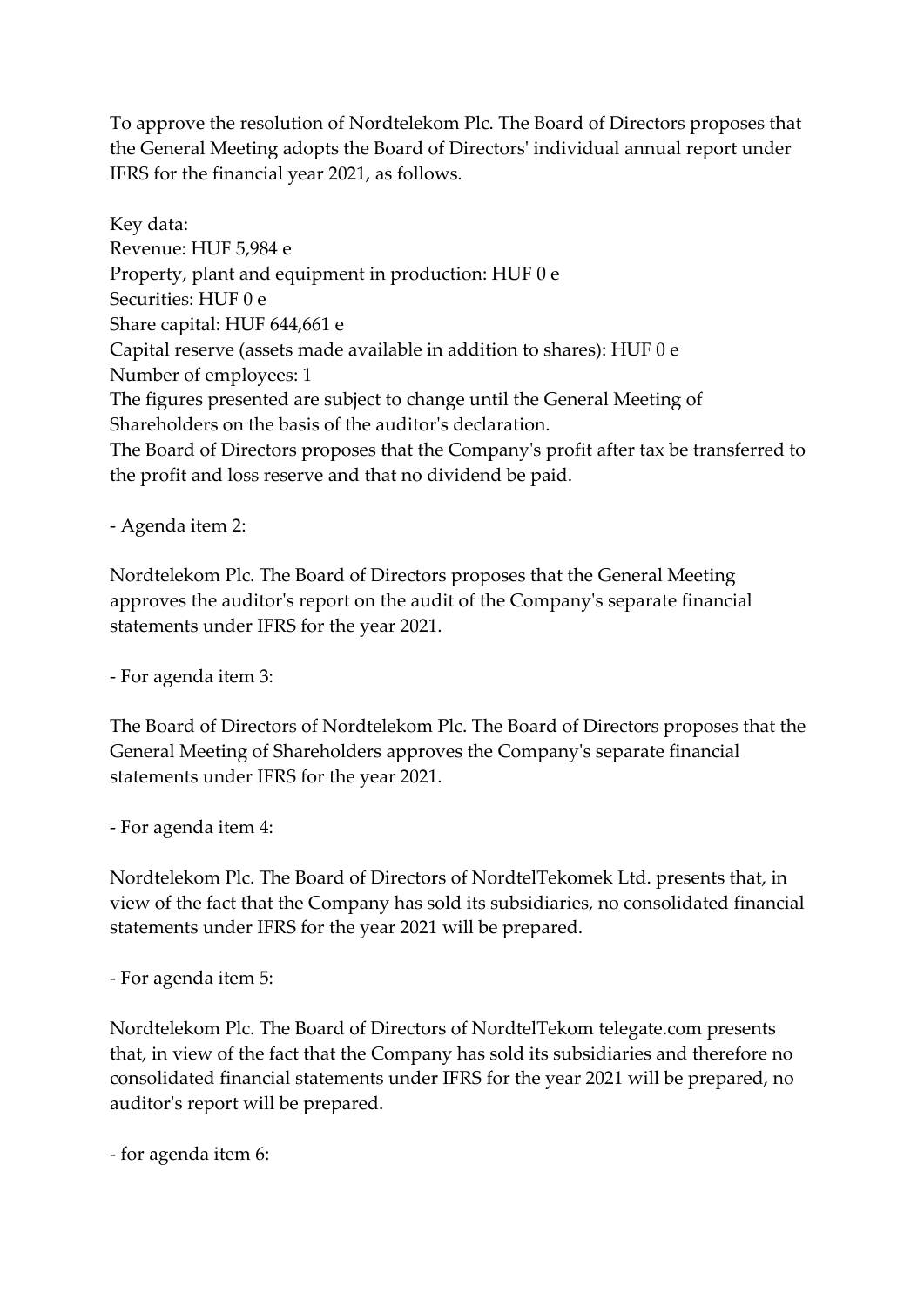Nordtelekom Plc. The Board of Directors of NordtelTekomek Ltd. reports that, in view of the fact that the Company has sold its subsidiaries, no consolidated financial statements for the year 2021 will be prepared in accordance with IFRS.

- For agenda item 7:

Nordtelekom Plc. The Board of Directors proposes that the General Meeting approves the Corporate Governance Report presented by the Board of Directors.

```
- For agenda item 8:
```
The General Meeting considers the work performed by the Company's senior executives in the financial year 2020 to have been in compliance with the provisions and principles of the law and the Articles of Association, and that the senior executives have performed their duties with the Company's interests as their primary consideration, in view of which the General Meeting grants the following current and former members of the Board of Directors their release:

Dr. Mihály Medárd Gácsi Mr Géza Földesi Ms Vivien Pfeifer Veronika Tóthová Zoltán Miszlai Dr. Péter Nagy Gábor Tarány

- to item 9 on the agenda:

The General Assembly adopts the Remuneration Report.

- For agenda item 10:

The Audit Committee and the Board of Directors propose that Interauditor Consulting Kft., H-1074 Budapest, Vörösmarty u. 16-18. building A. fszt. 1F.; company registration number: 01-09-388885; court of registration: Fővárosi Törvényszék Cégbírósága; tax number: 27408487-2-42), and the person responsible for the audit is Zsuzsanna Freiszberger (address: 2440 Százhalombatta, Rózsa u. 7.; place of birth/date of birth: Barcs, 27.07.1977. ; membership number: 007229; mother's maiden name: Böczkös Rózsa Mária) for a fixed term from 29 April 2022 to 31 May 2024 for the IFRS individual and IFRS consolidated audit for the financial years 2022 and 2023 for the following remuneration:

- Fee for the audit of IFRS individual financial statements for the financial year 2022: HUF 1,750,000.00 + VAT

- Fee for the audit of IFRS separate financial statements for the financial year 2023: HUF 2.000.000,- + VAT